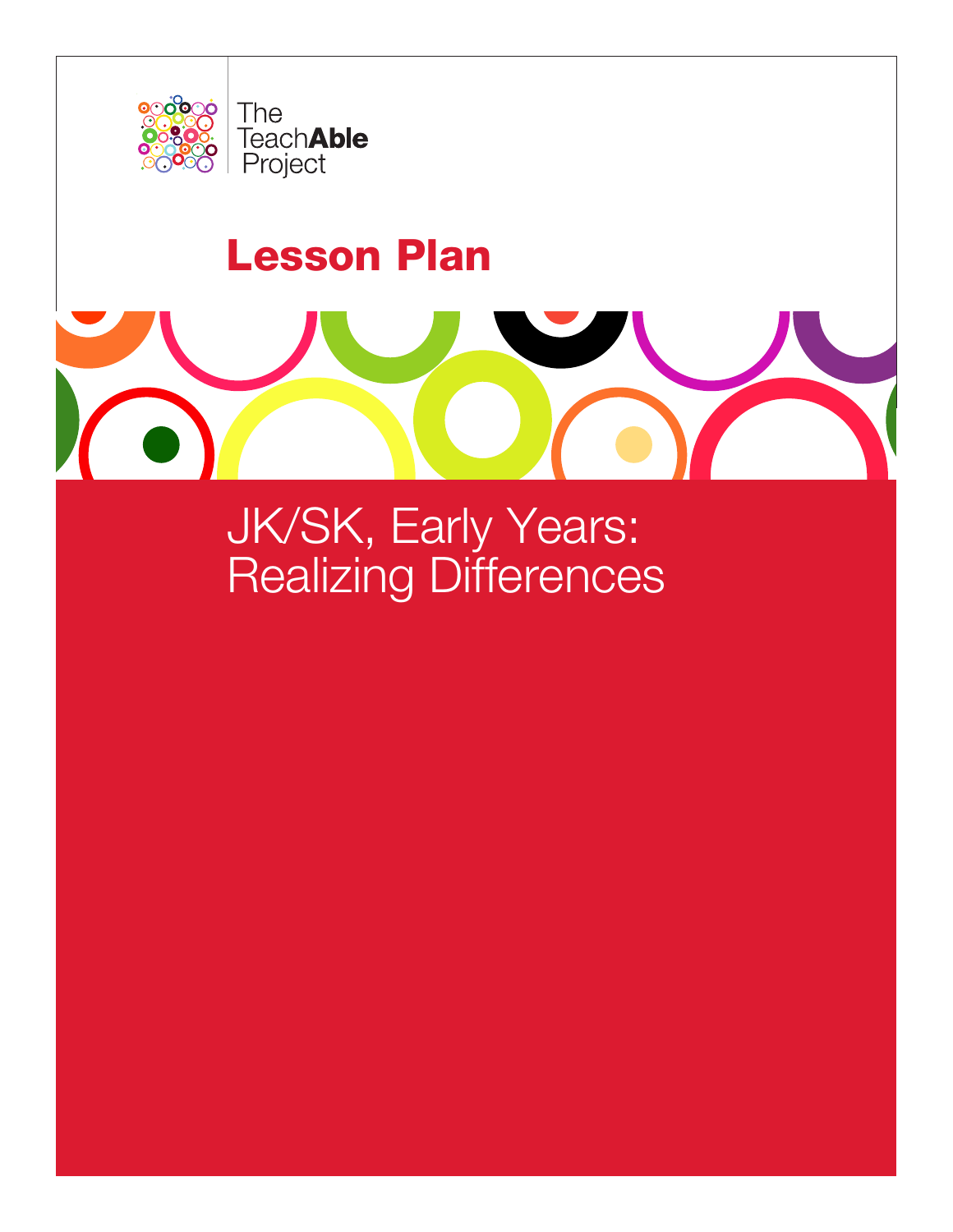

# Learning Environment: Key Considerations

In organizing the learning environment for the topic of Accessibility Awareness, teachers and other adults in the classroom will provide children with a safe and healthy environment for learning where a wide range of opportunities to learn, practise, and demonstrate knowledge and skills in all areas of learning is available. A balance of exploration or investigation, guided instruction, and explicit instruction will offer children many opportunities to explore and investigate. These experiences will allow children to build on their existing knowledge, create and clarify their own new understandings, and experience a variety of approaches to a problem or question.

For this topic, the learning environment should include centres where children will be able to:

- learn about individual differences, special needs and special equipment used by a variety of characters while listening to and observing pictures in a variety of books.
- have the opportunity to respond to oral questions and share their experiences while listening and discussing a variety of stories about children who are unique and special.
- have the opportunity to respond to the stories in a variety of learning centres.

• have the opportunity to explore a variety of fiction and non-fiction books and make observations and comparisons about their own characteristics that make them unique or special.

# Connections to Accessibility Awareness – Big Ideas

- Some students sometimes need special assistance, equipment or technology to learn.
- Accessibility Awareness includes information about the range of ability and individual strengths found in the classroom.

• Students need to help develop a school culture that fosters a sense of belonging for all students.

• The goal of Accessibility Awareness is to shape a society in which individuals are appreciated for their intrinsic worth.

Respect for diversity, equity, and inclusion are prerequisites for honouring children's rights, optimal development, and learning. See page 2, *2010-11 The Full-Day Early Learning - Kindergarten Program* (Draft Version).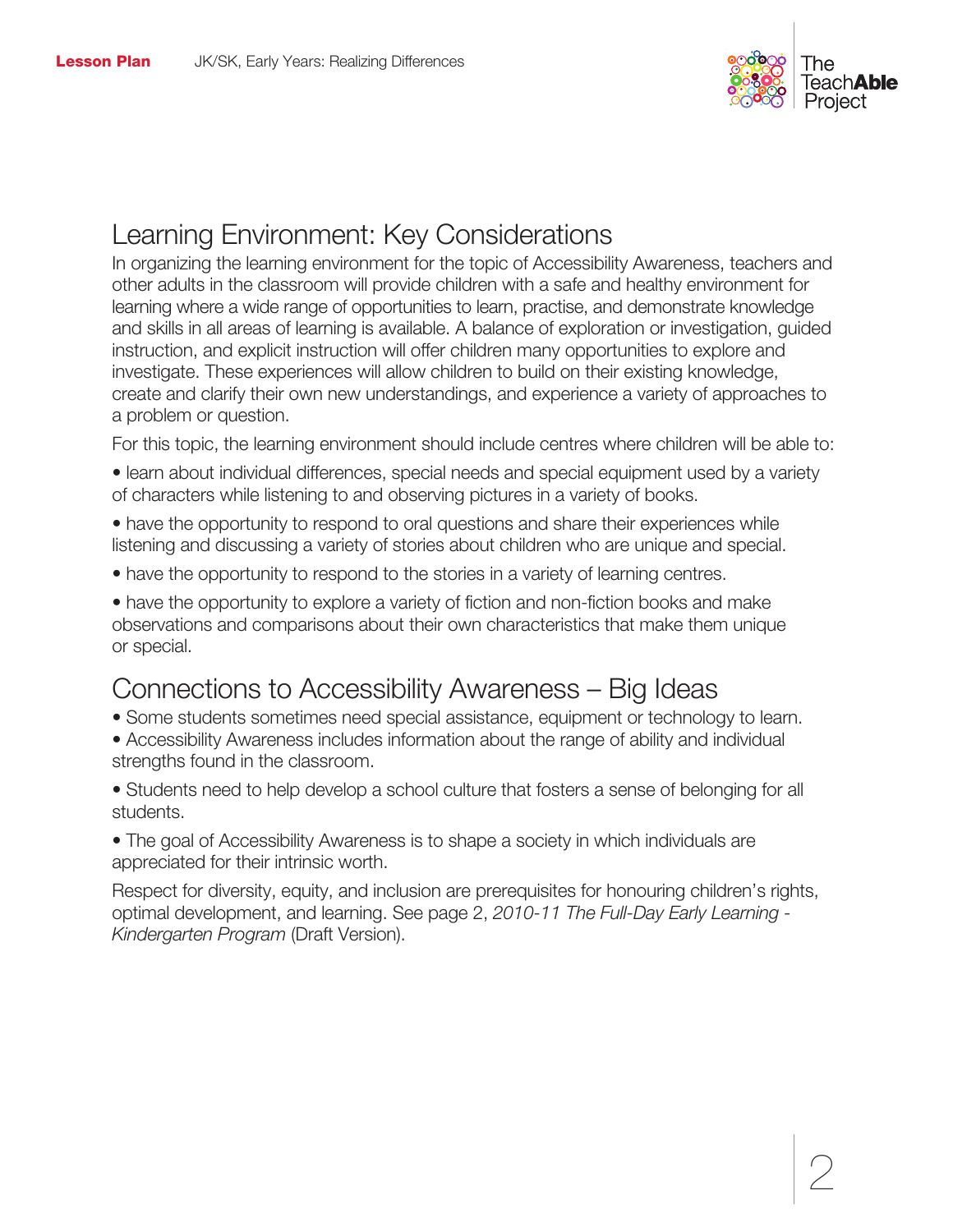

# Important Considerations for Program Planning

In keeping with the inclusive nature of accessibility and research-based teaching practices, the learning environment must provide a continuum of supports for all students, including those with accessibility considerations and/or special education needs. The *2010-11 The Full-Day Early Learning - Kindergarten Program (Draft Version)* highlights elements to consider in program planning for the classroom, including Universal Design, Differentiated Instruction, equity and inclusive education, the perspective of First Nation, Métis and Inuit people, meeting the needs of English language learners and of students with special education needs. Please see pages 33 – 47 of *2010-11 The Full-Day Early Learning - Kindergarten Program (Draft Version)* for more information.

# Community Connections

Connections with parents, members of the broader school community, agencies and institutions, social services, community organizations, corporations, and local businesses provide important opportunities for supporting accessibility awareness for students. Community partners can be an important resource in students' learning as volunteers, mentors, guest speakers, participants in the school's accessibility events or models of accessibility awareness in the life of the community. Modelling and mentoring can enrich not only the educational experience of students but also the life of the community. Schools should ensure that partnerships are nurtured within the context of strong educational objectives.

If the topic of a lesson is about a disability and a child in the classroom has that disability, it is important to discuss thatlesson with the child, if appropriate, and his or her parents so that planning can be respectful and strengths-based in perspective.

### Curriculum Document(s)/Grade

*2010-11 The Full-Day Early Learning - Kindergarten Program (Draft Version).*

### Curriculum Expectations (as stated in the Ontario curriculum documents)

Social Development: Children can engage in activities that increase their awareness of others and foster respect for individual differences.

Big Idea: Children are connected to others and contribute to their world.

Overall Expectations: 3. demonstrate a beginning understanding of the diversity in individuals, families, schools, and the wider community.

**Emotional Development:** Through a variety of experiences, children begin to see themselves as unique.

Big Idea: Children have a strong sense of identity and well-being.

Overall Expectation: 1. demonstrate a sense of identity and a positive self-image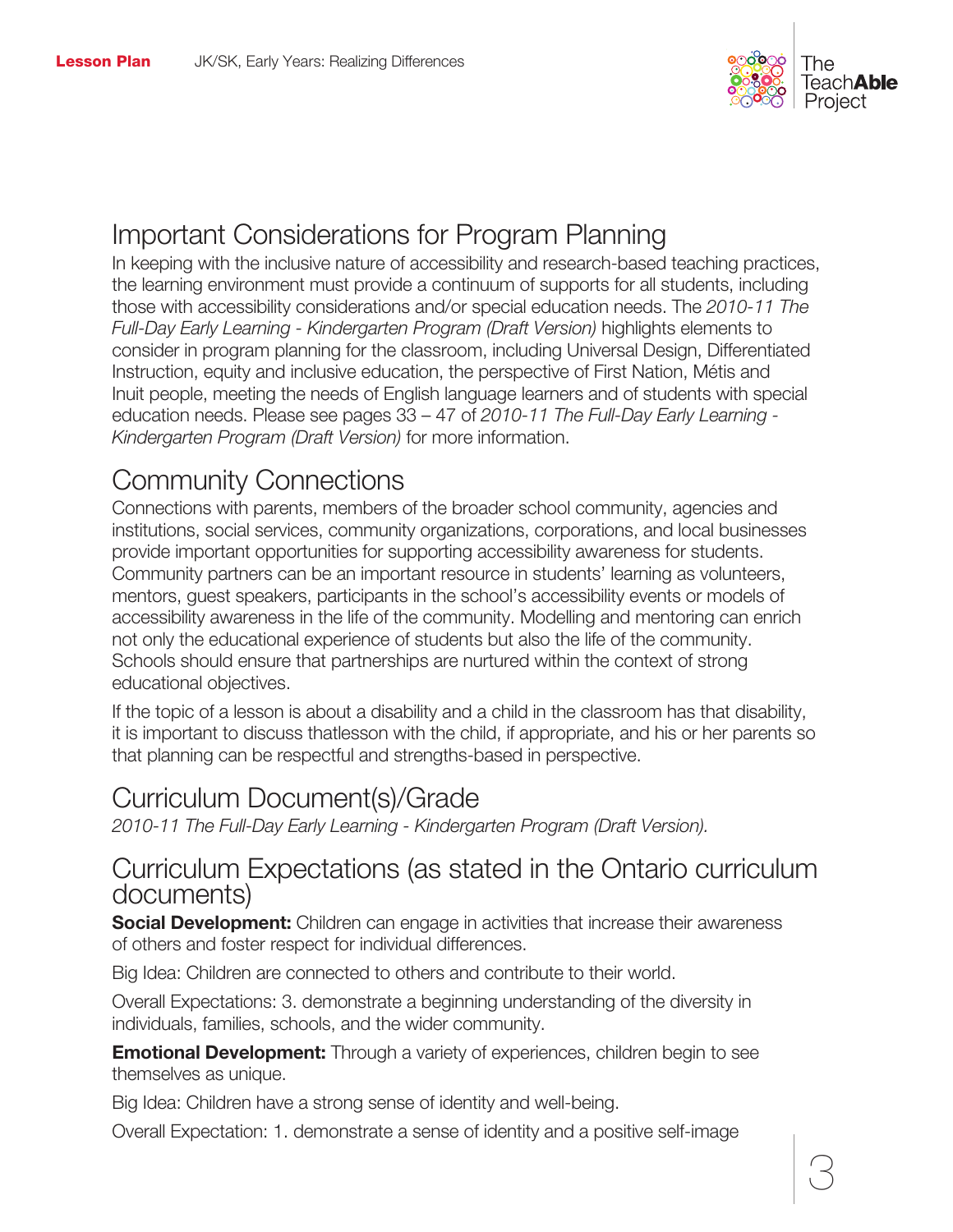

#### Language

Big Idea: Children are Effective Communicators

Overall Expectation:

1. communicate by talking and by listening and speaking to others for a variety of purposes and in a variety of contexts

Overall Expectation:

2. demonstrate understanding and critical awareness of a variety of written materials that are read by and with the EL–K team

#### Visual Arts

Overall Expectations:

V1: demonstrate an awareness of themselves as artists through engaging in activities in visual arts

V2: demonstrate basic knowledge and skills gained through exposure to visual arts and activities in visual arts

V3: use problem-solving strategies when experimenting with the skills, materials, processes, and techniques used in visual arts both individually and with others

V5: communicate their ideas through various visual art forms

#### Math Strand: Geometry

Big Idea: Young children have a conceptual understanding of mathematics and of mathematical thinking and reasoning.

Overall Expectation:

G3: describe, sort, classify, build, and compare two-dimensional shapes and three-dimensional figures, and describe the location and movement of objects through investigation

# Instructional Components and Context

#### Development of Goals

As a child's self-concept develops, he or she demonstrates autonomy in selecting materials, making choices, and setting goals for him or herself. Please see the *2010-11 The Full-Day Early Learning - Kindergarten Program (Draft Version)* (page 59) for more information.

#### Assessment of Overall Expectations

All program expectations must be accounted for in instruction, but evaluation will focus on the child's achievement of the overall expectations. Achievement of the overall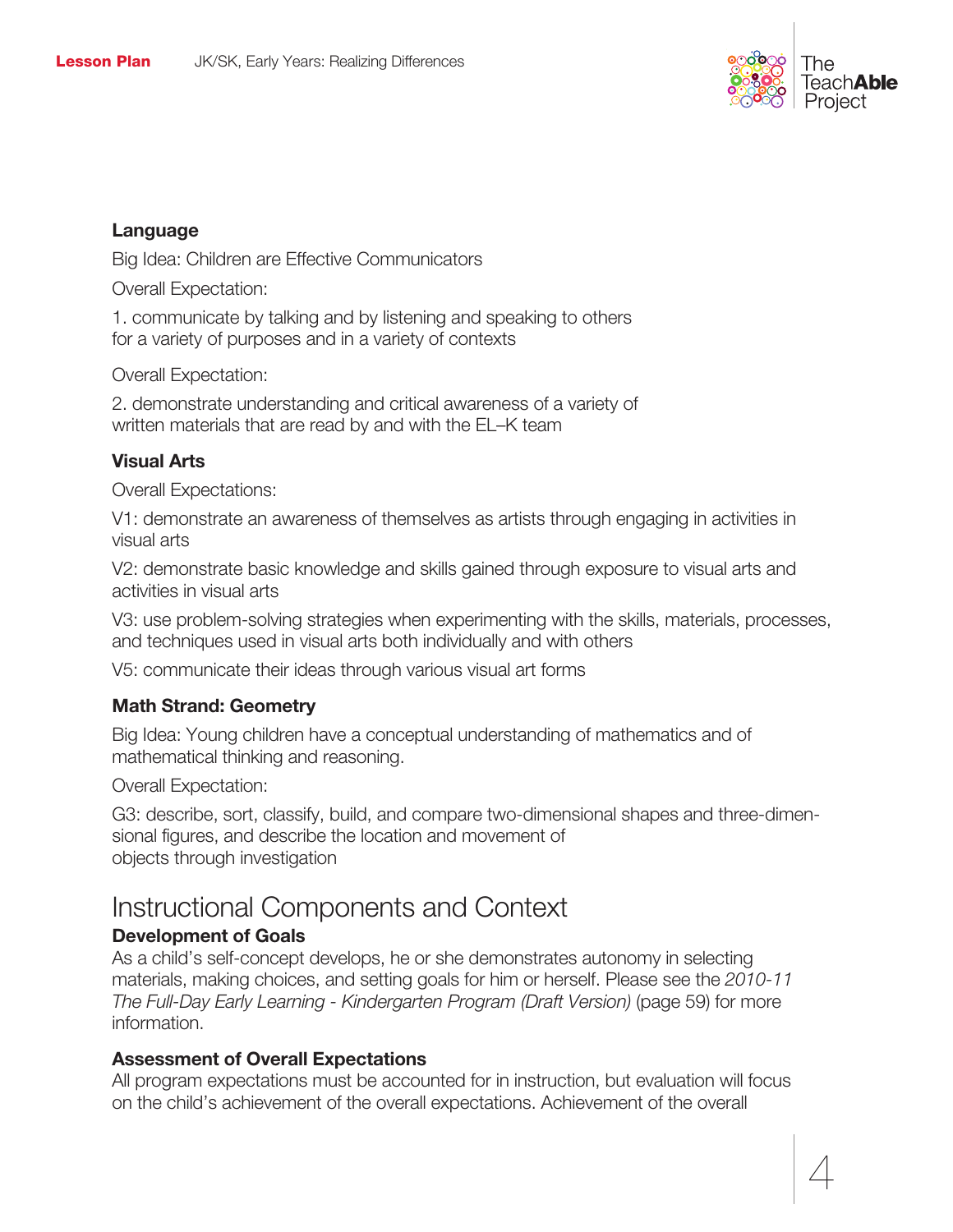

expectations is evaluated on the basis of the child's achievement of related specific expectations. The overall expectations are broad in nature, and the specific expectations define the particular content or scope of the knowledge skills referred to in the overall expectations. The specific expectations will assist Early Learning–Kindergarten teams in describing the range of behaviours, skills, and strategies that children demonstrate as they work towards achieving the overall expectations. Team members will use their professional judgement to determine which specific expectations should be used to evaluate achievement of the overall expectations and which ones will be the focus for instruction and assessment (e.g., through direct observation) but not necessarily evaluated. Please see the *2010-11 The Full-Day Early Learning - Kindergarten Program (Draft Version)* (page 28 – 31) for more information.

#### Differentiated Instruction and Assessment

The Early Learning-Kindergarten team uses reflective practice, planned observation, and a range of assessment strategies to identify the strengths, needs, and interests of individual children in order to provide instruction that is appropriate for each child ("differentiated instruction"). Please see the *2010-11 The Full-Day Early Learning - Kindergarten Program (Draft Version)* (page 8) for more information.

### **Readiness**

To participate fully in these learning activities:

Children need to know how to sit to listen to a story.

Children need to know the expectations for answering questions in turn in a whole group lesson.

Children need to know the expectations for how to choose a learning centre and the expected behaviour while at the learning centre.

# **Terminology**

Cane, differences, feeding tube, guardian, parent, special equipment, special needs, other terminology that might come up in discussion or from other instructional materials.

This terminology should be discussed and understood to help students be able to participate in the activities as a group or at centres.

# Materials and Equipment

Picture of a book cover for a prediction activity (see Appendix A).

Book "*Different is Just...Different!*" by Karen Tompkins or interactive white board to show book. Link to http://www.pageflip-flap.com/read?r=HJ72imTBtTrL0njupd#/24/view to see the book.

(When you open the link the page will be blank. Use the arrows at the bottom of the link to move to the beginning of the book.)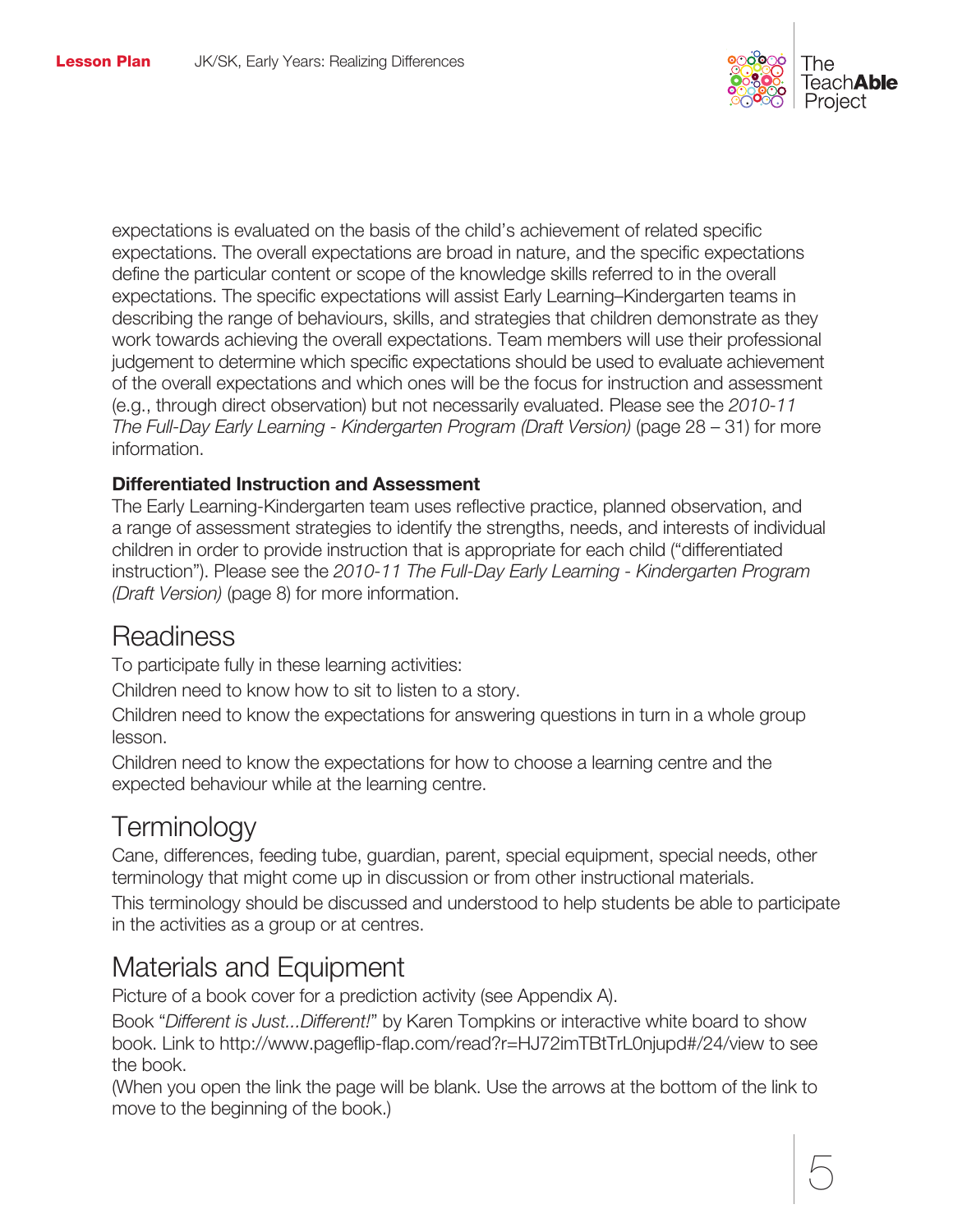

Pictures of Shoo Bear (available on the website http://www.ktompkins.com/Different) Arts and craft materials

Puppets, stuffed bears, dolls (variety of characters) to put at the drama or puppet centre Three-dimensional solids and shapes for the construction centre

See Appendix B for a list of suggested books for the reading centre

Please see the *2010-11 The Full-Day Early Learning - Kindergarten Program (Draft Version)* for more information.

### Assessment

Observation is the most important aspect of assessment in early learning and should be an integral part of all assessment strategies. Please see the *2010-11 The Full-Day Early Learning - Kindergarten Program (Draft Version)* (page 28 – 31) for more information.

Observations:

- Are children engaged in the topic and the learning activities?
- Do children have an understanding of what "different" means?
- Do children have an understanding of what it means to make a prediction?
- Do children have an understanding of the questions being asked?
- Are children able to answer the teacher questions to guide the discussion of the cover illustration?
- Are they able to answer the questions being asked about the story?
- Are children able to verbalize what differences there are among the bears on the cover of the book?
- Do children demonstrate interest in centre activities?
- Are children able to respond to early learning staff comments or questions about the centres?

• Are children able to answer what characteristics they have that are different from those of other children?

### Activity: Whole Class Read-Aloud and Learning Centre Follow-Up **Activities**

This lesson will focus on the following Accessibility Awareness messages:

- Some students sometimes need special assistance, equipment or technology to learn.
- Accessibility Awareness includes information about the range of ability and individual strengths found in the classroom.

• Students need to help develop a school culture that fosters a sense of belonging for all students.

• The goal of Accessibility Awareness is to shape a society in which individuals are appreciated for their intrinsic worth.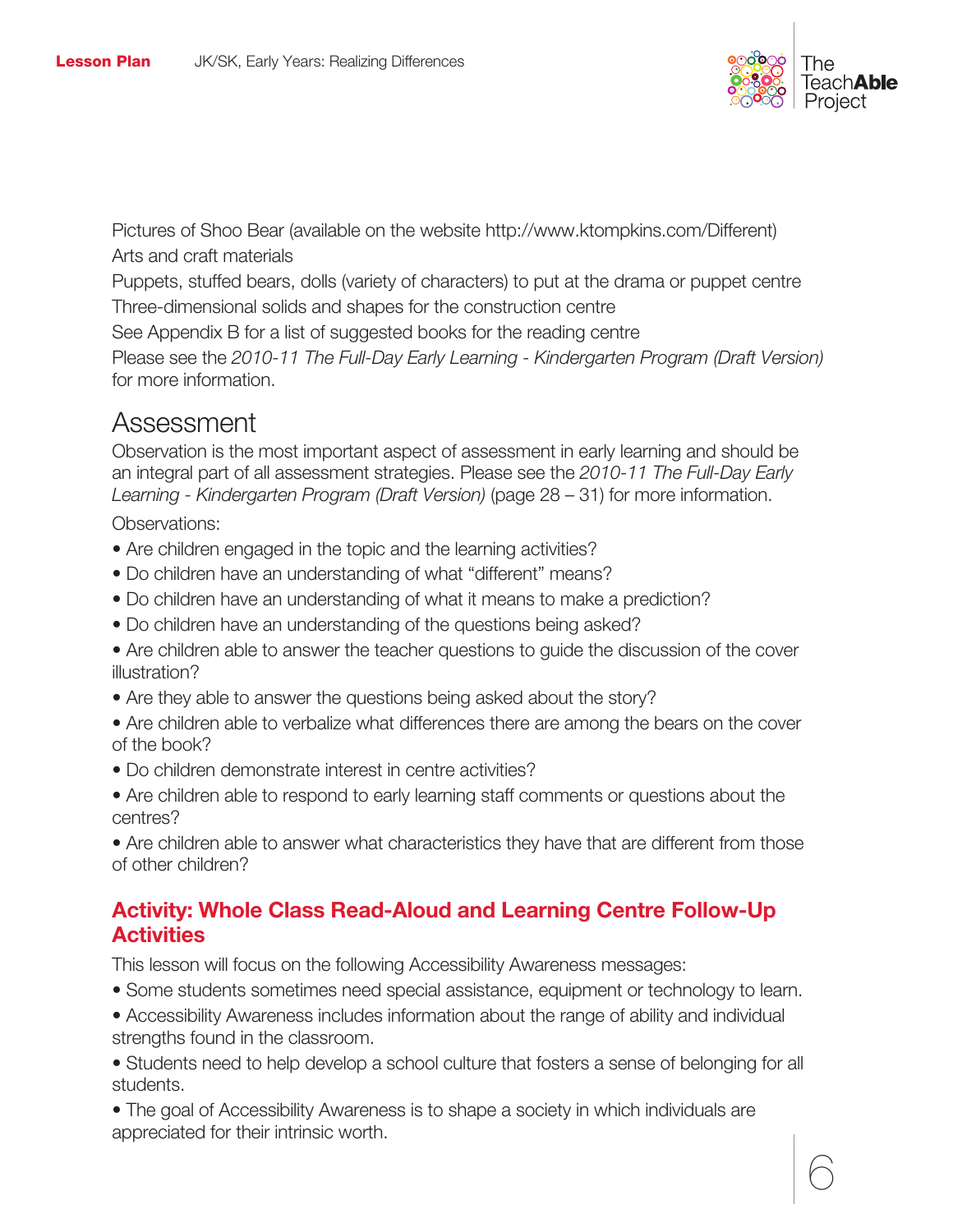

#### Minds On

Show children the cover of the book *Different is Just...Different!* by Karen Tompkins. Available directly from the author at Karen Tompkins (differentisjustdifferent@gmail.com). This book is also available for use on an interactive white board at http://www.pageflip-flap. com/read?r=HJ72imTBtTrL0njupd#/2/view. (When you open the link the page will be blank. Use the arrows at the bottom of the link to move to the beginning of the book, and then start to flip the pages.)



Using the picture of the cover from Appendix A, read them the title and ask them to predict what the story might be about. Encourage many responses from a variety of children. Other questions to ask about the cover to generate discussion may include:

What do you notice about the bears? How are the bears different? Focus the children's attention on the specific parts of the bears. What do you notice about the bears' feet? What do you notice about the bears' hands? What do you notice about the bears' eyes? What do you notice about the bears' ears?

Any of the suggested books for the reading centre listed in The Reading Centre Activity or other similar literature can be used for this introduction with questions adapted to suit that book.

#### Action

Using appropriate read-aloud strategies for this age group, read the book to students. For more information on the read-aloud strategy, please see: *Early Reading Strategy: The Report of the Expert Panel on Early Reading in Ontario, 2003* (page 24) at http://www.edu.gov.on.ca/eng/document/reports/reading/ .

Begin reading the story. Read the first two pages and ask the children to look at the illustrations. What do you notice about Shoo Bear? Ask them if they have ever seen a hat like that. What is your favourite kind of hat? Why? (Make a connection.) Do you like things that are different?

Read the next page. What is in the sandwich? Do you think a bear would like this kind of food? Have you ever eaten a sandwich like that? What kind of sandwich do you like? (Make a personal connection.)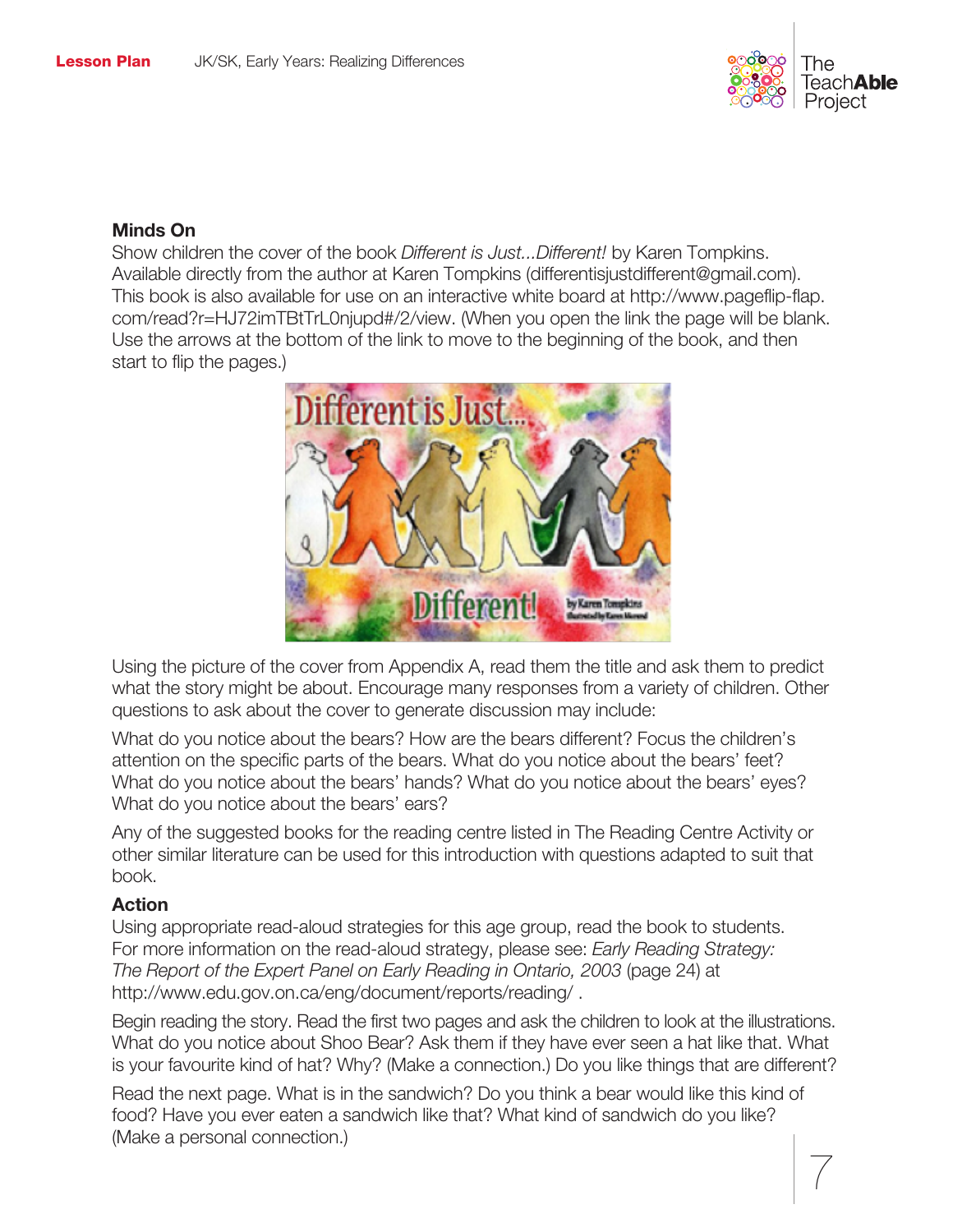

Continue reading the next 2 pages. Can anyone tell me what kind of shoes these are? When do you wear these types of shoes? Which shoes do you wish you were wearing right now? Have you ever worn these kinds of shoes before?

Continue reading the next 4 pages. What kinds of shoes do we see on these pages? Do you have different kinds of shoes at home? Tell us about your favourite shoes.

Continue reading the next 2 pages. Do you know anyone who has different needs like the bears in the pictures?

Continue reading the next 2 pages. Does anyone here or anyone at your house wear glasses? What do you think the cane is for?

Continue reading the next 2 pages. Explain the picture of the feeding tube. When children are babies, they need help eating, so someone will feed them or cut their food for them. The bear in this picture can't swallow food at all so his parent/guardian is putting it right into his stomach.

Explain that some people cannot talk and use a computer or sign language to talk. Does anyone know any signs in sign language?

Continue reading the next 3 pages. Ask children how they are different? Is being different a good thing or a bad thing?

Allow for children to answer and share information with the group.

If another book is used, follow a similar process.

### Learning Centre Activities – Small Group

Set up the following centres to include bears, people or characters from any of the other stories listed in Appendix B or other similar books. The purpose of the follow-up centre activities is to engage children in identifying and discussing how they and others are unique. These activities will introduce awareness of accessibility issues.

Retelling Centre: After reading the story *Different is Just...Different!*, place the book in the Retelling Centre. Leave pictures of Shoo Bear (available on the website www.ktompkins. com/different) at the retelling centre so children can retell the story in their own words. Have a variety of animals and people available at the retelling centre so any story the children hear or know can be retold.

Dramatic Play Centre: After reading the story *Different is Just...Different!* encourage children to use bears, stuffed animals, puppets and props to act out the story in the Dramatic Play Centre. Have a variety of puppets and props available so that the children can act out any favourite story or come up with their own.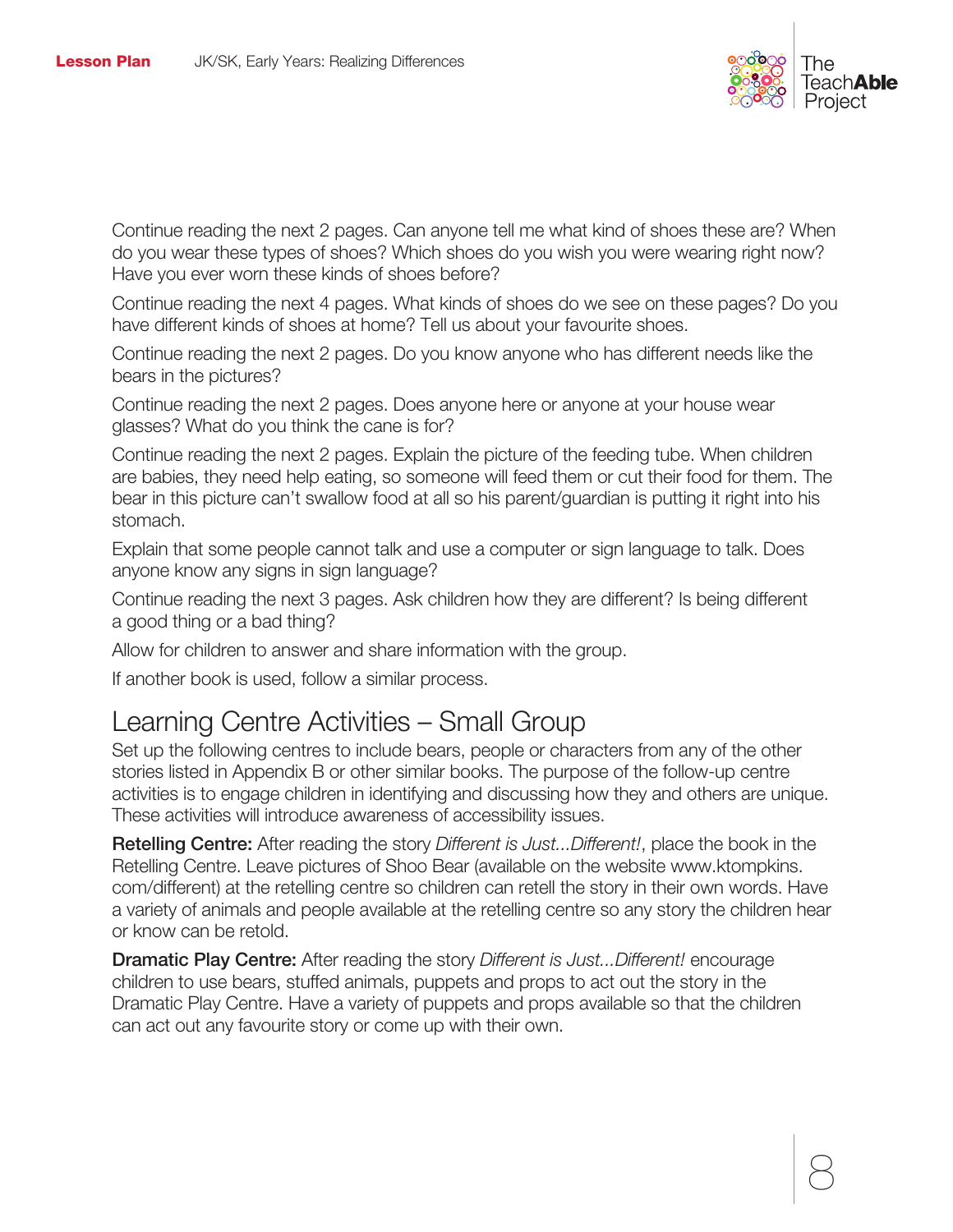

Art Centre: After reading the story *Different is Just...Different!*, leave pictures of Shoo Bear (available on the website www.ktompkins.com/different) at the Art Centre. Outlines of children or other animals can also be made available. Children can then use paper to cut out by themselves different hats, shoes or outfits for a bear another animal or any other character, or one of the illustrations in the book. Children can also draw or paint their own bears, other animals or pictures of themselves or other children.

Building Centre: After reading the story *Different is Just...Different!* encourage students to use paper towel rolls, cardboard and 3-D shapes in the Building Centre to make a walker or a wheelchair or a cane to use as props in the puppet centre. Place books at the Building Centre containing pictures of equipment used by people with disabilities.

Reading Centre: Gather a variety of books that deal with being special or unique and include them in the reading centre. Try to find fiction and non-fiction books that depict a variety of people using assistive equipment. There are many books that deal with this topic, including those in the following list:

- A Rainbow of Friends **P.K. Hallinan** Arnie and the New Kid Nancy Carlson Chrysanthemum **Kevin Henkes** I Like Myself! Karen Beaumont I'm Gonna Like Me Jamie Lee Curtis and Laura Cornell It's Okay To Be Different Todd Parr Lemon the Duck **Laura Backman** Let's Talk About Being in a Wheelchair **Melanie Ann Apel** My Friend Isabelle **Eliza Woloson** Special People, Special Ways Arlene Maguire Susan Laughs Jeanne Willis The Black Book of Colours **Menena Cottin, Rosana Faria** The Chick and the Duckling Mirra Ginsburg Mirra Ginsburg What I Like About Me! A Book Celebrating Differences Allia Zobel-Nolan Whoever You Are Mem Fox Zoom!\* Robert Munsch
- 

\*[Listen to this story read aloud by Robert Munch at http://robertmunsch.com/book/zoom.]

Another resource that relates directly to this topic and may be of interest to some students is *Differences*, a colouring book from Parents Let's Unite for Kids (PLUK), 2005, available at www.pluk.org/Pubs/Differences.pdf